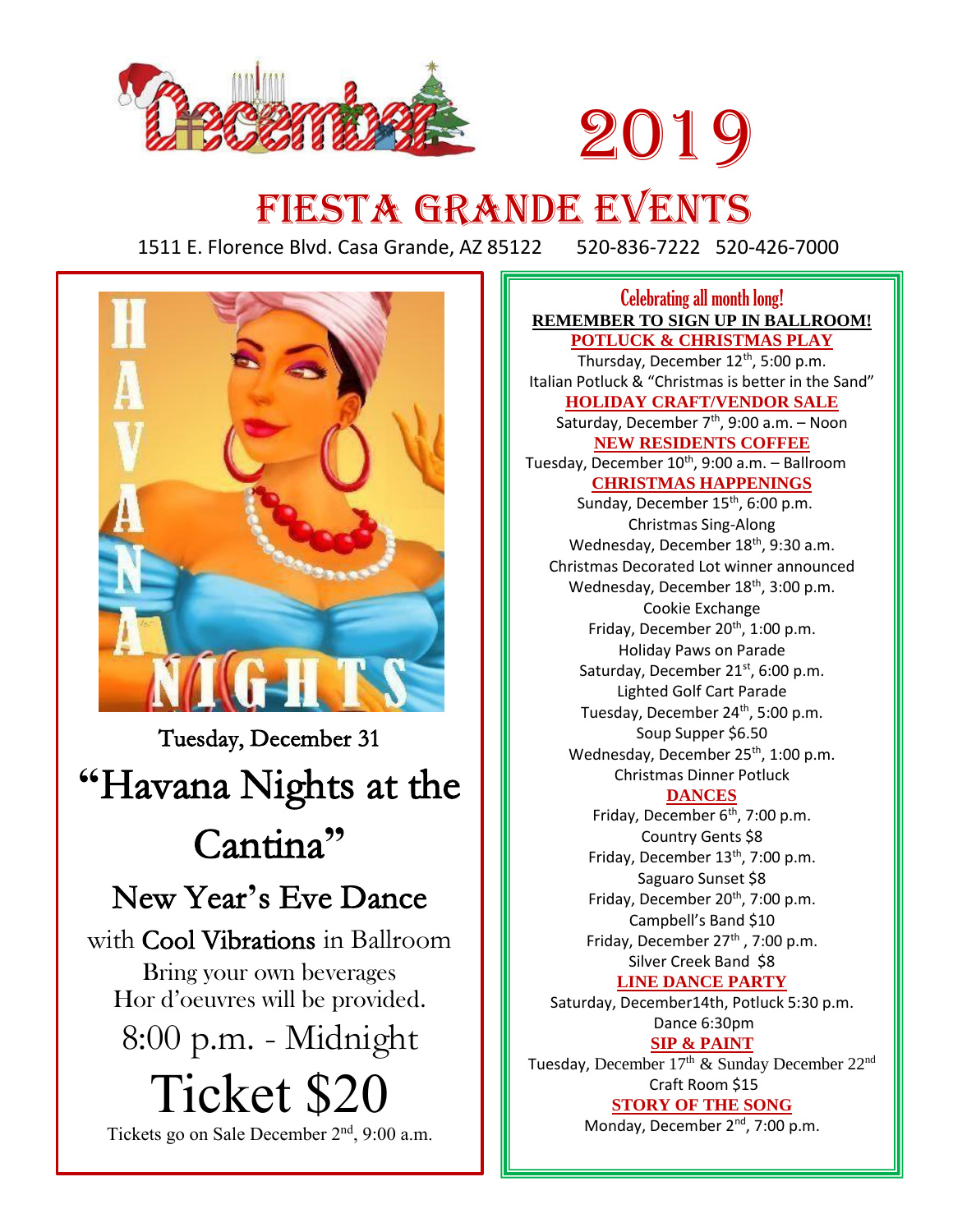# **MAIN OFFICE 520-426-7000**

 $M-F 9 a.m. - 4:00 p.m.$ Sat. 10 a.m. –2 p.m.

**Sun. Closed ALL BUILDINGS OPEN**

7 a.m. – 10 p.m. (Doors have panic bars: you can stay later, PLEASE TURN OFF LIGHTS AND FANS when you leave) **BATH HOUSE /SHOWERS** OPEN 24 HOURS **BOTH LAUNDRIES** OPEN 24 HOURS **MAINTENANCE EMERGENCY AFTER** 

**OFFICE HOURS: 480-861-8344** Voice or Text

### **ACTIVITY OFFICE**

M-F 9 a.m. – 4 p.m. **CITY MARKET/TICKET DESK** Activity tickets, clothing & ice

 $9 a.m. - 1 p.m.$ 

# **TRIPS & TOURS**

**520-426-7030**

M-F 9 a.m. – 1 p.m.

# **COFFEE**

**Daily** 7 a.m. – 10 a.m. in the Ballroom only 25₵ on the honor system

#### **WEDNESDAY: DONUTS & ANNOUNCEMENTS**

The Donuts (**one per person**) will be served at 9 a.m. Announcements will be made at 9:30 a.m. December 4<sup>th</sup>, Impressions Dental sponsoring December 11<sup>th</sup>, Amazing Dental & National Mobile Service Insurance sponsoring December 18<sup>th</sup>, Smart Cremation sponsoring If you want to sponsor, please contact Brenda.

## **2019 – 2020 SEASON HOST COUPLES**

Donna & Mark Cabral in space #82 Nancy & Al Gonzalez in space #83 Kathy & Dave Boland in space #84 Couples rotate each week and are on duty after business hours Monday-Friday, Weekends and Holidays. The Host on duty is posted on the front office door.

*PLEASE WEAR YOUR NAME BADGE!*

# **DANCES**



**Friday, December 6th, 7 – 10 p.m. Country Gents** (country) \$8.00



**Friday, December 13th, 7 – 10 p.m. Saguaro Sunset** (Country) \$8.00

**Friday, December 20th, 7 - 10 p.m. Campbell's Band** (Country)\$10.00

**Friday, December 29th, 7 – 10p.m. Silver Creek Band** (Variety) \$8.00

# **EVENTS**



#### **FIESTA GRANDE HOLIDAY LIGHTS**

Show your Christmas Spirit we are having a "Light up the Nights" completion**. Sign up** your spot in the Ballroom **by Tuesday December 10th .** We

will put ballots in the mailbox on the 11<sup>th</sup>. Return **Ballot by December 17th to Activities** winner will be announced Wednesday at the meeting.

## **STORY OF THE SONG**

Monday, December 2<sup>nd</sup>, 7:00 p.m. DJ Joe will discuss different aspects of songs, How they were written, how certain artists came to record them, etc.





#### **CRAFT VENDOR SALE**

**Saturday, December 7th 9:00 a.m. – Noon GOURMET HOT DOGS, CHIPS** 



**AND SODA \$5.00**. by **C.A.R.E!**

(Cancer Assistance Really Exists) proceeds go to Alliance Cancer Support Center of Arizona in Casa Grande. If you would like to be a vendor, please see Brenda in Activity



#### **WEBSITE PUBLISHERS TRAINING Friday, December 6 th 11:00 a.m.**

**in Card Room**

All Club publishers and club representative are welcome. We will talk about how we can make our website more user friendly. Go over how to publish articles and edit them. Bring laptop/tablet.

**CELEBRATIUON OF LIFE FOR LAURA BALDWIN Sunday, December 8th 2:00 p.m. In Ballroom**

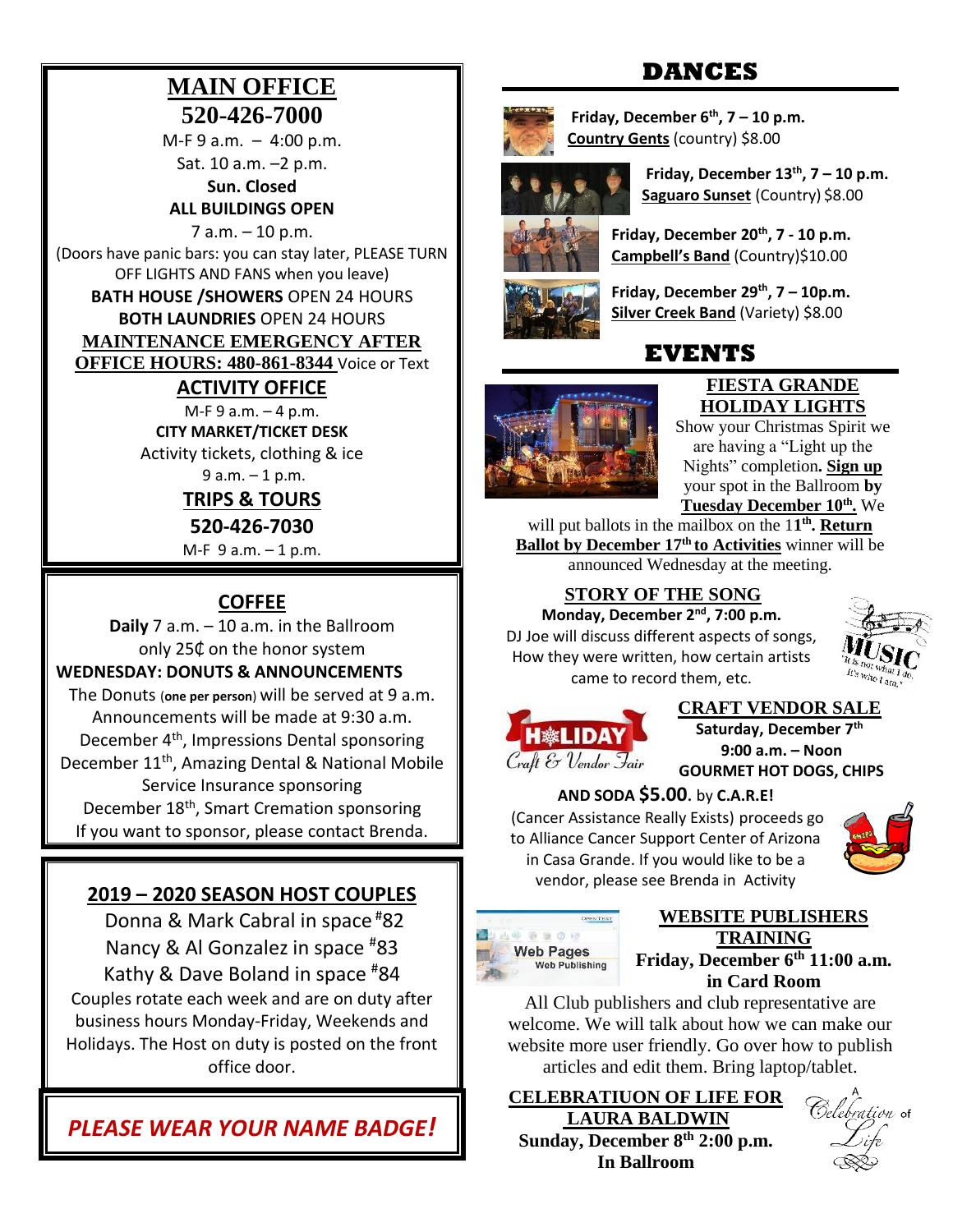#### **NEW RESIDENT COFFEE**

**Tuesday, December 10th 9:00 a.m. Ballroom**

Come learn about everything available at Fiesta Grande. All the ins and outs and get your questions answered. Plus meet some new neighbors.

Coffee<sub>s</sub> Conversation

**Sign up in Ballroom**

#### **ITALIAN NIGHT POTLUCK & "CHRISTMAS IS BETTER IN THE SAND" PLAY**

**Thursday, December 12th at 5:00 p.m.**

We will try to bring a little of Italy to Fiesta Grande. Bring your favorite

Italian dish and share. Also bring your own beverage and table service. After dinner the Drama Club will put on

**"Christmas is better in the Sand"** Sign up in Ballroom



# **LINE DANCE PARTY**

**December 14th \$5.00 5:30 – 6:30 Pot Luck Bring Dish to Share 6:30 – 9:00 nonstop dancing** All dance levels with walk through of each dance led by Betty, Linda & Kandis.

# **Christmas Sing-Along**

**Sunday, December 15 th, 6:00 p.m.**

Join us in the Ballroom for a night of Singing



some favorite Christmas songs

# **PAINT & SIP**

**Monday, December 16 th , and Sunday, December 22nd 1:00 p.m. in Craft Room**



[Com](http://www.google.com/url?sa=i&rct=j&q=&esrc=s&source=images&cd=&cad=rja&uact=8&ved=2ahUKEwjw7fOio9LeAhWJ5IMKHZXgCjIQjRx6BAgBEAU&url=http://innthewoodsatmichaywe.com/events/&psig=AOvVaw2TUjaYAfqYAh4gXu6Wgt_c&ust=1542229583311260)e join the fun. We will have fun creating a fun painting on a canvas. Paint, canvas and brushes are provided. Just bring your favorite beverage to enjoy while painting.

**Cost \$15 Pre-Pay & reserve a spot at City Market**

#### **SMART CREMATION PRESENTATION**

**Wed. December 18th 1:00 p.m. in the Craft Room**

cremation

Smart Cremation offers *free*

informational seminars. Covering: Benefits of cremation and pre planning, Social Security, and VA Benefits and insurance questions and options.

**Sign up in the Ballroom** 

### **CHRISTMAS COOKIE EXCHANGE**

Wednessday, December 18<sup>th</sup>,



**3:00 p.m. in Ballroom** Enjoy a variety of delicious cookies/bars. Bring 4 Dozen

cookies/bars bagged in sandwich bags of 4 cookies/bars per bag. Each person will take

home 12 different varieties of cookies or bars.

# **SKY MED**

#### **Thursday, December 19th, Noon in Craft Room**

Have lunch and learn about how Sky Med can transport you back home when medical emergencies strike.



**Sign-up in Ballroom**



# **PAWS ON PARADE**

**Friday, December 14 th 1:00 p.m. LaCasa Ramada**

Bring your pet(s) dressed for the holiday for Special Treats and a Photo. We will also Parade them up to the Main Office to Show them off!

# **LIGHTED GOLF CART PARADE**

**Saturday, December 21st, 6:00 p.m.**  Decorate your Golf Cart, Bike or Self with lights and be part of our annual parade that winds through the resort. You also get to check out the great decorations residents have put up.



Line up begins at 5:30 p.m. in LaCasa parking lot

# **CHRISTMAS EVE SOUP SUPPER**



**Tuesday, December 24th, 5:00 p.m. Tickets \$8.00 (by Monday, Dec.21 at 1:00 p.m.)** Soup, Breadsticks & Dessert Olive Garden will be serving their

famous soups **Pasta e Fagiolo, Chicken & Gnocchi, Minestrone and Zuppa Toscana** with Breadsticks and dessert. Just bring your beverage of choice

**CHRISTMAS FAMILY FEAST Wednesday, December 25th, at 1:00 p.m.**



Each Table consists of 24 people with everyone bringing a dish to share as a Family style buffet. We provide the Ham for one person to prepare for the group. Planning meeting **Tuesday, December 18 th, 12:30 p.m. Ballroom**